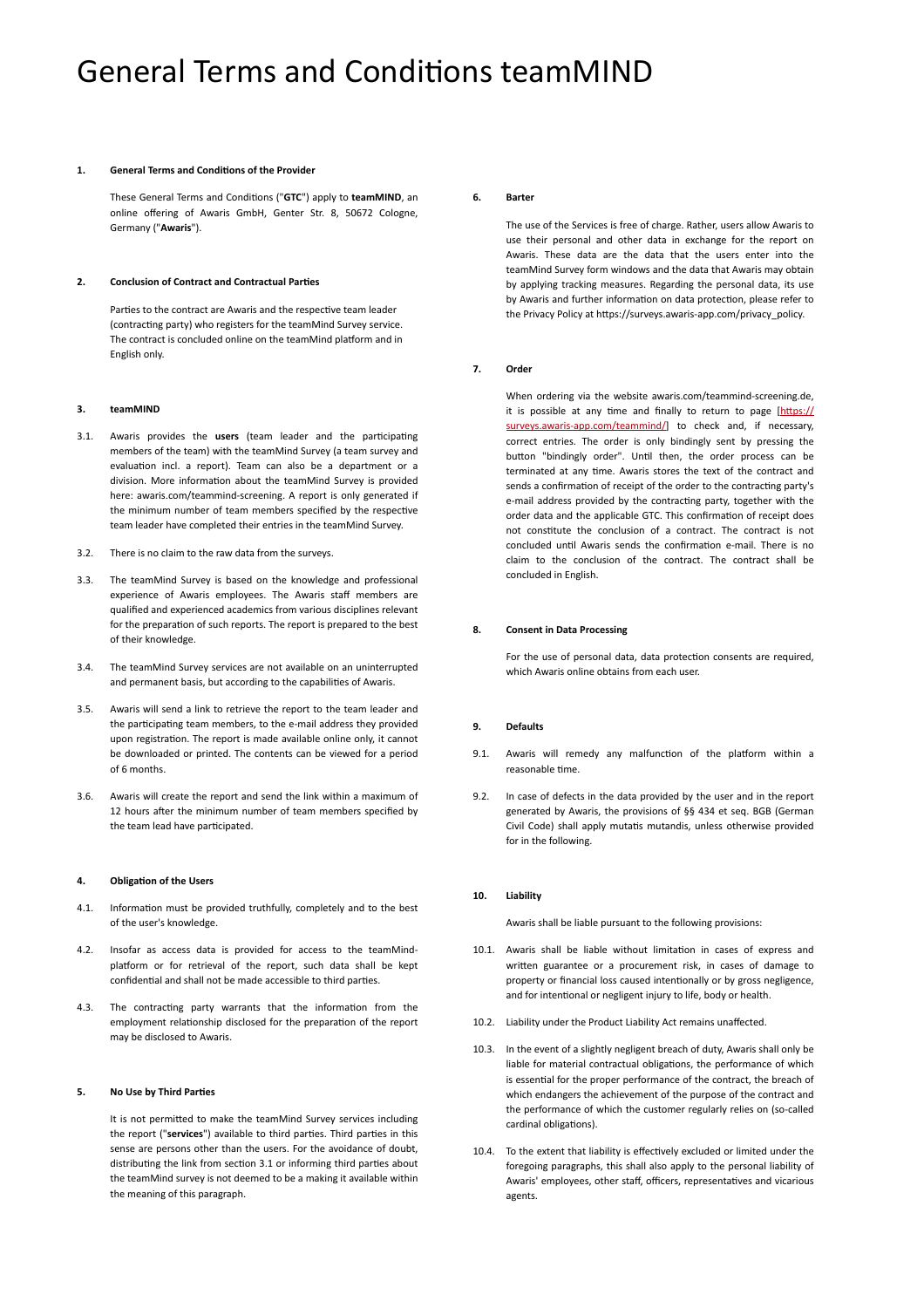## General Terms and Conditions teamMIND

### **11. Indemnification**

- 11.1. The contracting party shall indemnify Awaris against any liability and all costs, including legal fees for legal defense, fines and possible and actual costs of legal proceedings, in case Awaris is held liable by third parties, in particular the users' employer or a governmental institution such as a data protection supervisory authority, claiming that the report is based on false or incomplete data or on data disclosed by the user without authorization.
- 11.2. Awaris will inform the contracting party about the claim. The contracting party is obliged to provide Awaris without undue delay with all information at its disposal relating to the matter in question.
- 11.3. A precondition for indemnification is that Awaris does not make any concessions or acknowledgements in the matter without the contracting party's consent and allows the contracting party to conduct all judicial and extrajudicial negotiations on the claims at its own expense. However, these conditions shall cease to apply if and to the extent that the contracting party concerned does not consult with Awaris on the facts and the course of action within the reasonable period of time set by Awaris for this purpose.
- 11.4. Awaris shall not be entitled to indemnification if neither it nor the affected users are responsible for the breach of duty or would be responsible for it, assuming the factual allegations of the claiming third party to be true.

#### <span id="page-1-0"></span>**12. Statute of Limitations**

- 12.1. Claims for defects shall become statute-barred twelve (12) months after the passing of risk. Claims under section [10](#page-0-1) shall remain unaffected.
- 12.2. Otherwise, the User's claims shall become statute-barred twelve months after knowledge, but no later than 36 months after the date on which the relevant service was provided or the relevant breach of duty was committed. The statutory limitation rules for intentional and grossly negligent acts, for claims due to intentional or negligent injury to life, body or health, due to fraudulent misrepresentation and for claims under the Product Liability Act shall remain unaffected.

### **13. Intellectual Property**

- 13.1. Subject to the provisions of section 13.2, Awaris is entitled to all industrial property rights and copyrights in connection with the teamMind Survey service in relation to the users.
- 13.2. Users are granted a non-exclusive, perpetual, non-spatially limited and non-transferable right to use the report by viewing it for their own purposes. Users are prohibited from copying, distributing, exhibiting, presenting, making publicly accessible, reproducing on image or sound carriers, editing or redesigning the report. Legally permitted uses (§§ 44a and seq. German Copyright Act) shall remain unaffected.
- 13.3. If and to the extent that a database or a database right is created in connection with the use of the Service, Awaris shall be entitled to all rights thereto in relation to the users.

#### **14. Term and Termination**

- 14.1. The report shall be displayed for the period specified in Section [3.5](#page-0-2).
- 14.2. The contract may not be terminated by ordinary termination before the end of this period. The right to terminate without notice for good cause shall remain unaffected.

## **15. Alternative Dispute Resolution**

A procedure for the settlement of disputes in connection with online transactions has been established on an online platform operated by the EU. The platform can be reached at http://ec.europa.eu/ consumers/odr/. Awaris is neither obliged nor willing to participate in dispute resolution proceedings before a consumer arbitration board.

#### **16. Right of Withdrawal**

<span id="page-1-1"></span>The contractual partner (see above section [2](#page-0-3)) has the following statutory right of withdrawal.

**Model Instructions of Withdrawal**

#### **Right of Withdrawal**

The contracting party has the right to withdraw this contract within fourteen days without giving any reason.

The withdrawal period is fourteen days from the day of the conclusion of the contract. In order to exercise the right of withdrawal, the team leader must inform Awaris GmbH, Genter Str. 8, 50672 Cologne, Germany (e.g. by letter sent by post, fax) or by e-mail to (e-mail-address: support@awaris.com) of his/her decision to withdraw from this contract by means of a clear declaration. The contracting party can use the included sample withdrawal form in this section for this purpose, but it is not mandatory. To comply with the withdrawal period, it is sufficient for the contractual partner to send the notification of the exercise of the right of withdrawal before the expiry of the withdrawal period.

## **Effects of the Withdrawal**

If the contractual party withdraws this contract, Awaris will return the consideration received by Awaris (rights to use data) without undue delay and at the latest within fourteen days from the date on which Awaris received the notice of withdrawal of this contract. No fee will be charged for the return. There will be no claim to the report.

## **Expiry of the Right of withdrawal**

The aforementioned right of withdrawal expires when Awaris has started the execution of the contract after the contracting party has a) expressly agreed that Awaris may start the execution of the contract before the expiry of the withdrawal period and the contracting party has b) confirmed its knowledge of the expiry of his/